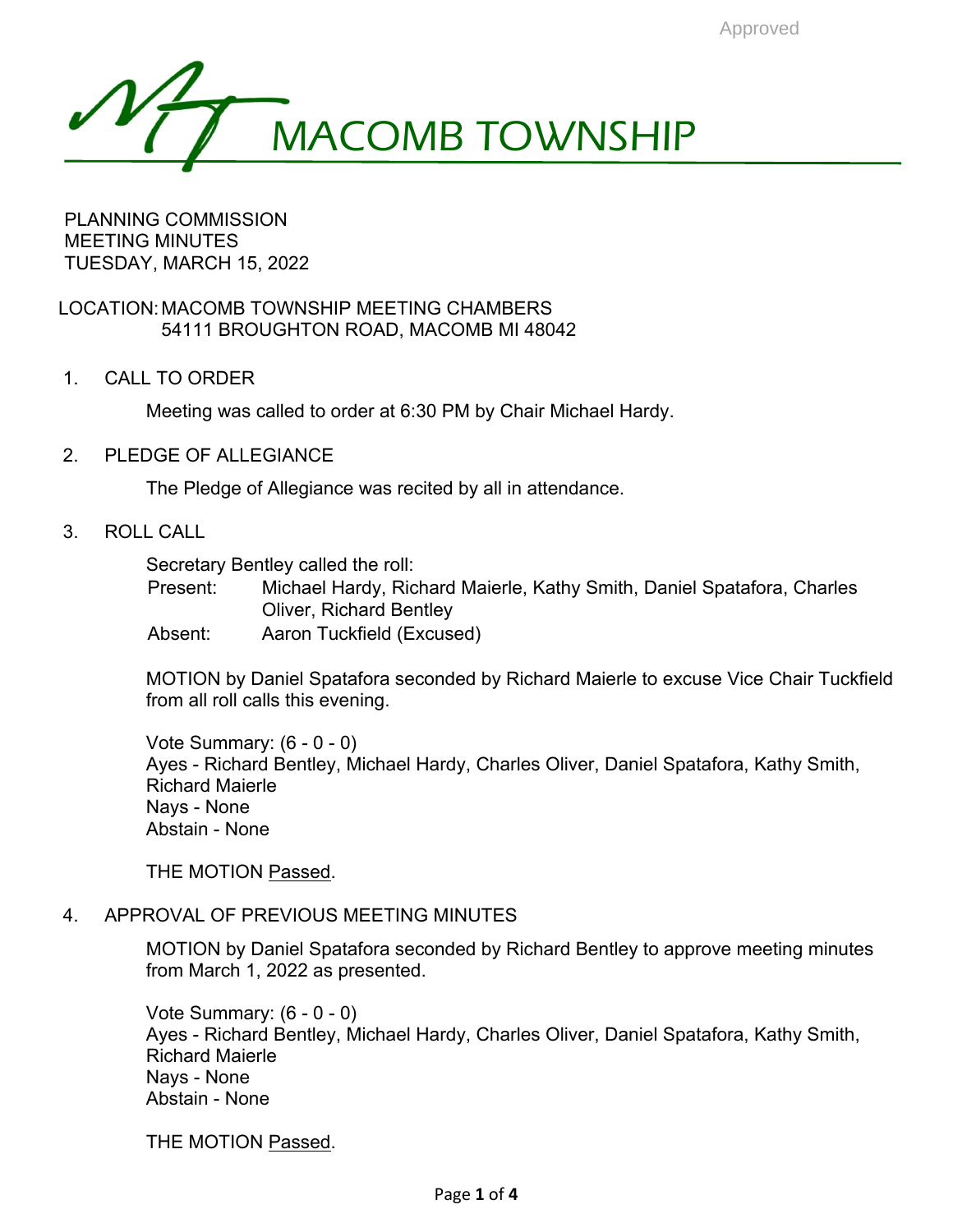5. APPROVAL OF AGENDA

MOTION by Richard Maierle seconded by Charles Oliver to approve the agenda as presented.

Vote Summary: (6 - 0 - 0) Ayes - Richard Bentley, Michael Hardy, Charles Oliver, Daniel Spatafora, Kathy Smith, Richard Maierle Nays - None Abstain - None

THE MOTION Passed.

- 6. OLD BUSINESS
	- A. **Conditional Rezoning Request; Residential Multiple Family, Low Density (R-2-L) to General Commercial (C-2)**

Permanent Parcels #08-17-426-003 and #08-17-402-005; Located on the east side of Rome Plank Road, 1/4 mile north of 23 Mile Road; Section 17; Chester Buczynski, **Petitioner** 

MOTION by Michael Hardy seconded by Kathy Smith to postpone this item until the April 5, 2022 Planning Commission Meeting.

Vote Summary: (6 - 0 - 0) Ayes - Richard Bentley, Michael Hardy, Charles Oliver, Daniel Spatafora, Kathy Smith, Richard Maierle Nays - None Abstain - None

THE MOTION Passed.

- 7. NEW BUSINESS / PUBLIC HEARINGS
	- A. **Extension of Time on Preliminary Plan; Rockwood Park Site Condominium** Permanent Parcel #08-28-376-002; Located on the north side of 21 Mile Road, 1/4 mile east of Romeo Plank Road; Section 28; Gasper Munaco, Petitioner

MOTION by Charles Oliver seconded by Richard Maierle to **Recommend approval to the Township Board of Trustees for Extension of Time on the Preliminary Plan; Rockwood Park Site Condominium, for a duration of one year.** Permanent Parcel #08-28-376-002; Located on the north side of 21 Mile Road, 1/4 mile east of Romeo Plank Road; Section 28; Gasper Munaco, Petitioner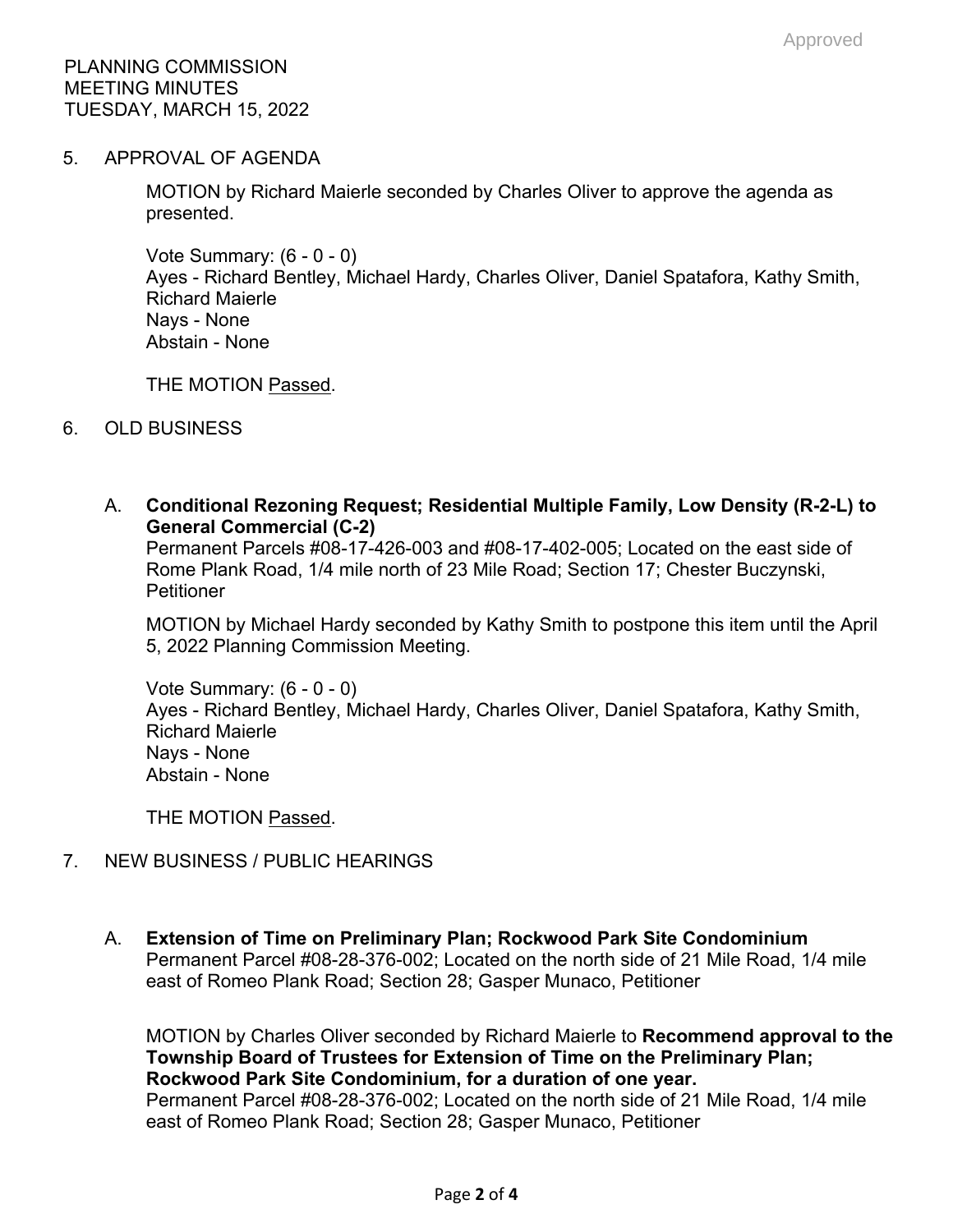Vote Summary: (6 - 0 - 0) Ayes - Richard Bentley, Michael Hardy, Charles Oliver, Daniel Spatafora, Kathy Smith, Richard Maierle Nays - None Abstain - None

THE MOTION Passed.

# 8. PUBLIC COMMENTS ON NON-AGENDA ITEMS

None

# 9. COMMISSIONER COMMENTS

None

# 10. MACOMB TOWNSHIP BOARD OF TRUSTEES LIAISON UPDATE

Macomb Township Board of Trustee Liaison Charles Oliver informed the Planning Commission that the BOT hired a new DPW Director and a new Utility Worker. He also mentioned that at the last BOT meeting, they started the process to opt out of the large Smart buses, but will keep the shuttle buses. Lastly, Mr. Oliver informed the commission that the BOT approved replacement boardroom chairs to allow for them to be removed to give the election staff more room during elections.

# 11. ZBA LIAISON UPDATE

ZBA Liaison Aaron Tuckfield was absent, therefore there were no updates.

# 12. PLANNING DEPARTMENT ITEMS

Planning Director, Josh Bocks, informed the commission that Melissa Kalnasy was back from maternity leave as of Monday, so the Planning department is back to full strength.

Member Oliver also spoke in regards to the Board of Trustees being extremely happy about the Master Plan. They really liked it and loved all the effort that was put into it. The BOT approved it unanimously. Mr. Oliver mentioned that it was a big part of Mr. Bocks and his staff to get it through.

# 13. ADJOURNMENT

MOTION by Daniel Spatafora seconded by Richard Maierle to adjourn the March 15, 2022 meeting at 06:41 PM.

Vote Summary: (6 - 0 - 0) Aye - Richard Bentley, Michael Hardy, Charles Oliver, Daniel Spatafora, Kathy Smith, Richard Maierle Nay - None Abstain - None